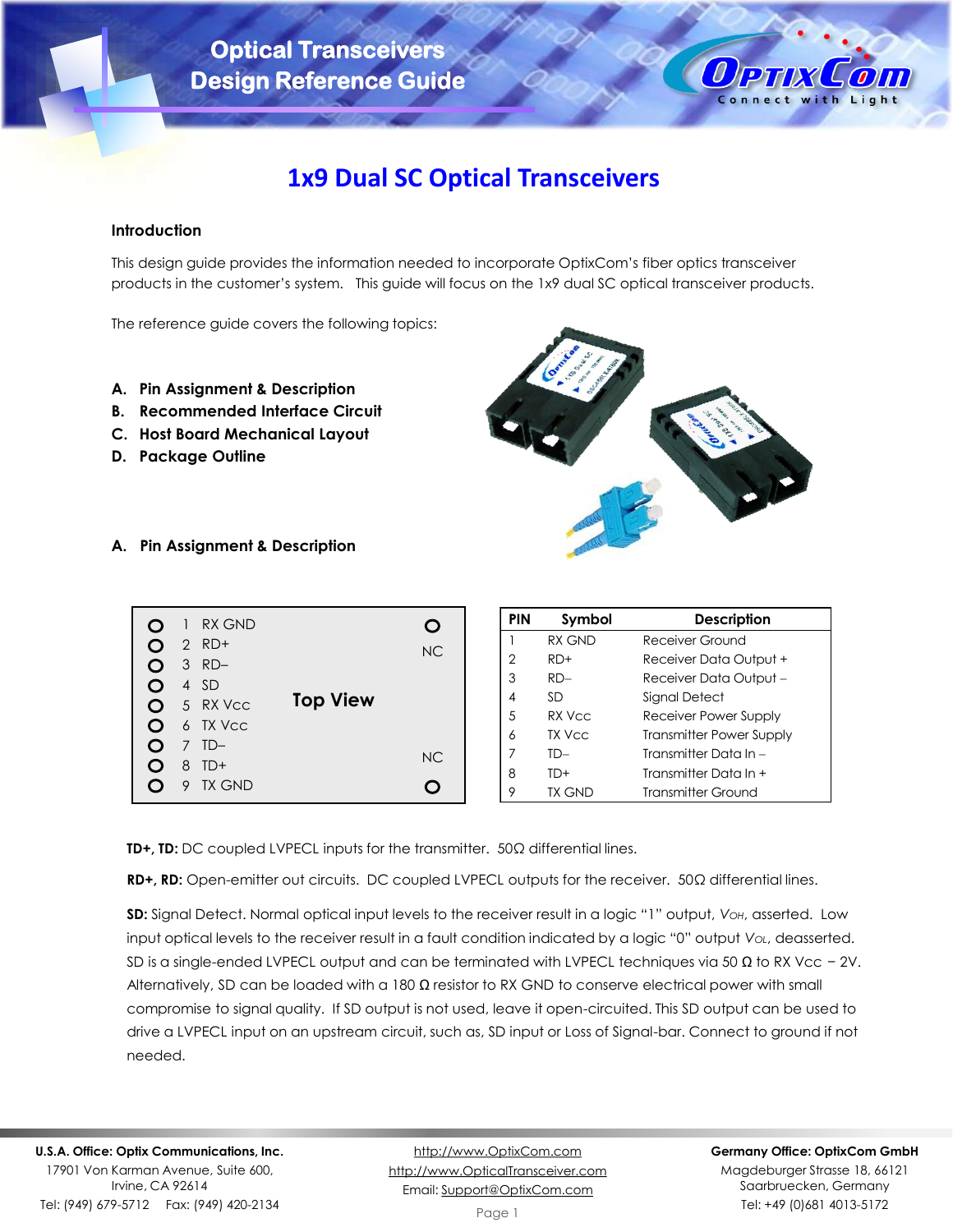

**DC Coupling I/Os**



C1: 4.7 μF, C2: 100 nF, L: 1μH, R1: 82 Ω, R2: 130 Ω, R3: 180 Ω, R: depends on SerDes IC



## **AC Coupling I/Os**

**U.S.A. Office: Optix Communications, Inc.** 17901 Von Karman Avenue, Suite 600,

Irvine, CA 92614 Tel: (949) 679-5712 Fax: (949) 420-2134

[http://www.OptixCom.com](http://www.optixcom.com/) [http://www.OpticalTransceiver.com](http://www.optoictech.com/) Email: [Support@OptixCom.com](mailto:Support@optoICtech.com)

#### **Germany Office: OptixCom GmbH**

 $\bm{0}$ PTIX

Connect with Light

Сош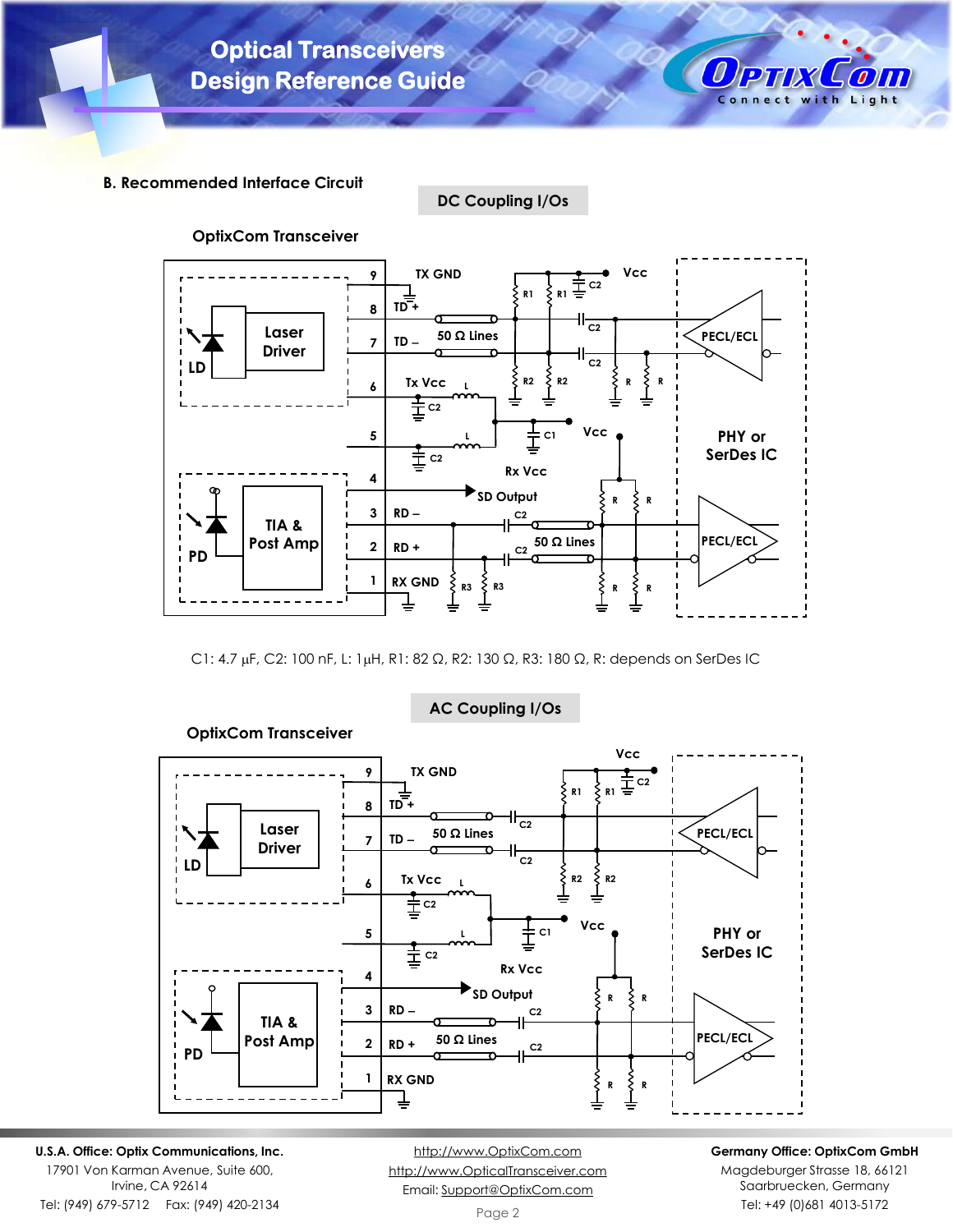



## **C. Host Board Mechanical Layout**



## **D. Package Outline (SC)**

**Top View**



## **U.S.A. Office: Optix Communications, Inc.**

17901 Von Karman Avenue, Suite 600, Irvine, CA 92614 Tel: (949) 679-5712 Fax: (949) 420-2134

[http://www.OptixCom.com](http://www.optixcom.com/) [http://www.OpticalTransceiver.com](http://www.optoictech.com/) Email: [Support@OptixCom.com](mailto:Support@optoICtech.com)

#### **Germany Office: OptixCom GmbH**